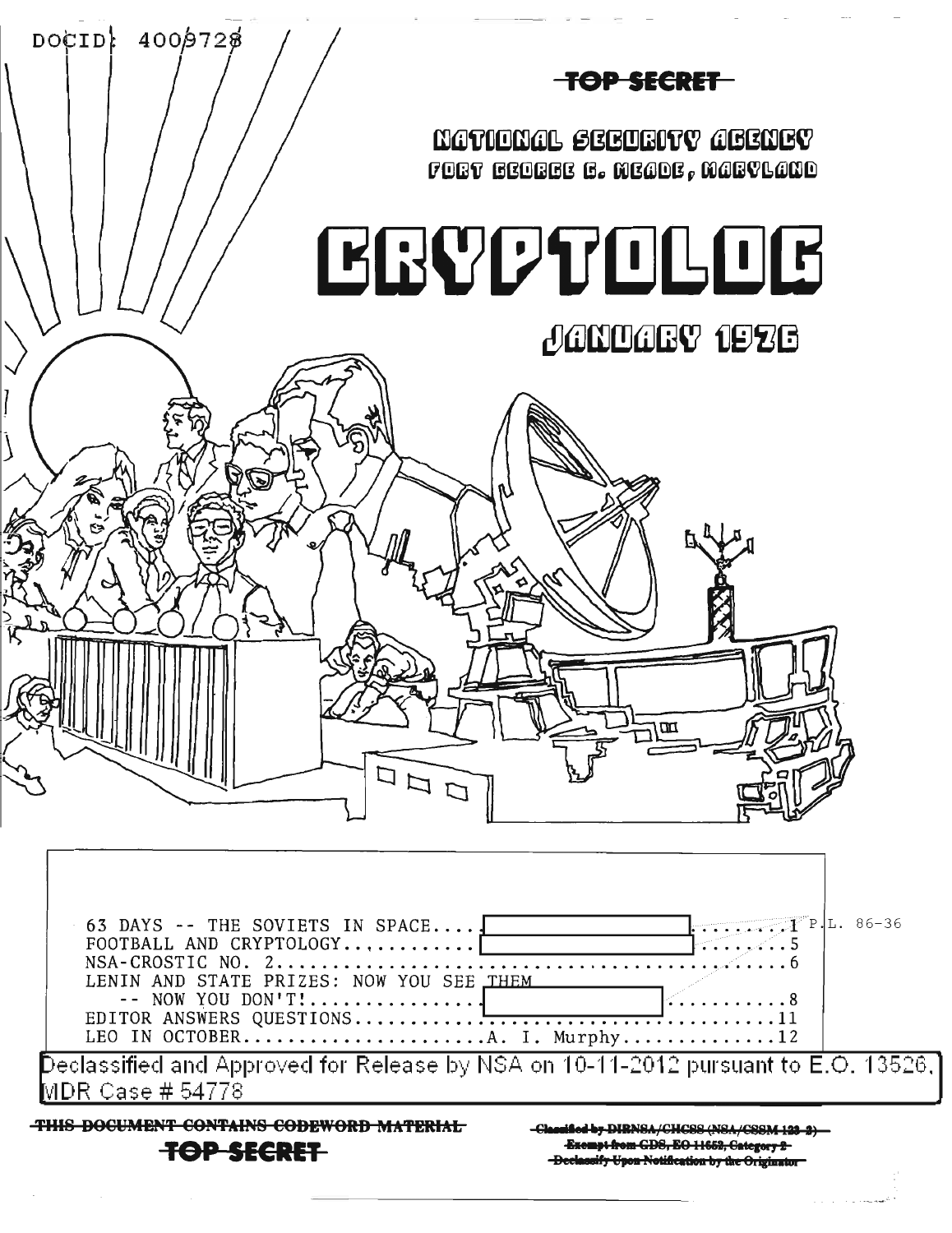**TOP SECRET**

# **EGYPTOLOG**

Published Monthly by PI, Techniques and Standards,

for the Personnel of Operations

| VOL. III, No. 1<br>JANUARY 1976 |  |
|---------------------------------|--|

 $\frac{1}{2}$ 

 $\frac{\partial}{\partial x}$  $\frac{1}{2}$ 

 $\ddot{\phantom{0}}$ 

PUBLISHER

WILLIAM LUTWINIAK

## BOARD OF EDITORS

| Editor in Chief Arthur J. Salemme (5642s) |                                                 |  |
|-------------------------------------------|-------------------------------------------------|--|
| Crypt analysis                            | $+(8025s)$<br>$P.L. 86-36$                      |  |
| Language Emery W. Tetrault (5236s)        |                                                 |  |
| Machine Support                           | (3321s)                                         |  |
| Special Research Vera R. Filby (7119s)    |                                                 |  |
|                                           | Traffic Analysis Frederic O. Mason, Jr. (4142s) |  |

| For individual subscriptions       |  |
|------------------------------------|--|
| send                               |  |
| name and organizational designator |  |
| to: CRYPTOLOG, P1                  |  |
|                                    |  |

## **TOP SECRET**

 $\frac{1}{2} \left( \frac{1}{2} \right)$  ,  $\frac{1}{2} \left( \frac{1}{2} \right)$  ,  $\frac{1}{2} \left( \frac{1}{2} \right)$  ,  $\frac{1}{2} \left( \frac{1}{2} \right)$ 

 $\mathcal{L}^{\mathcal{L}}(\mathbf{z})$  and  $\mathcal{L}^{\mathcal{L}}(\mathbf{z})$  and  $\mathcal{L}^{\mathcal{L}}(\mathbf{z})$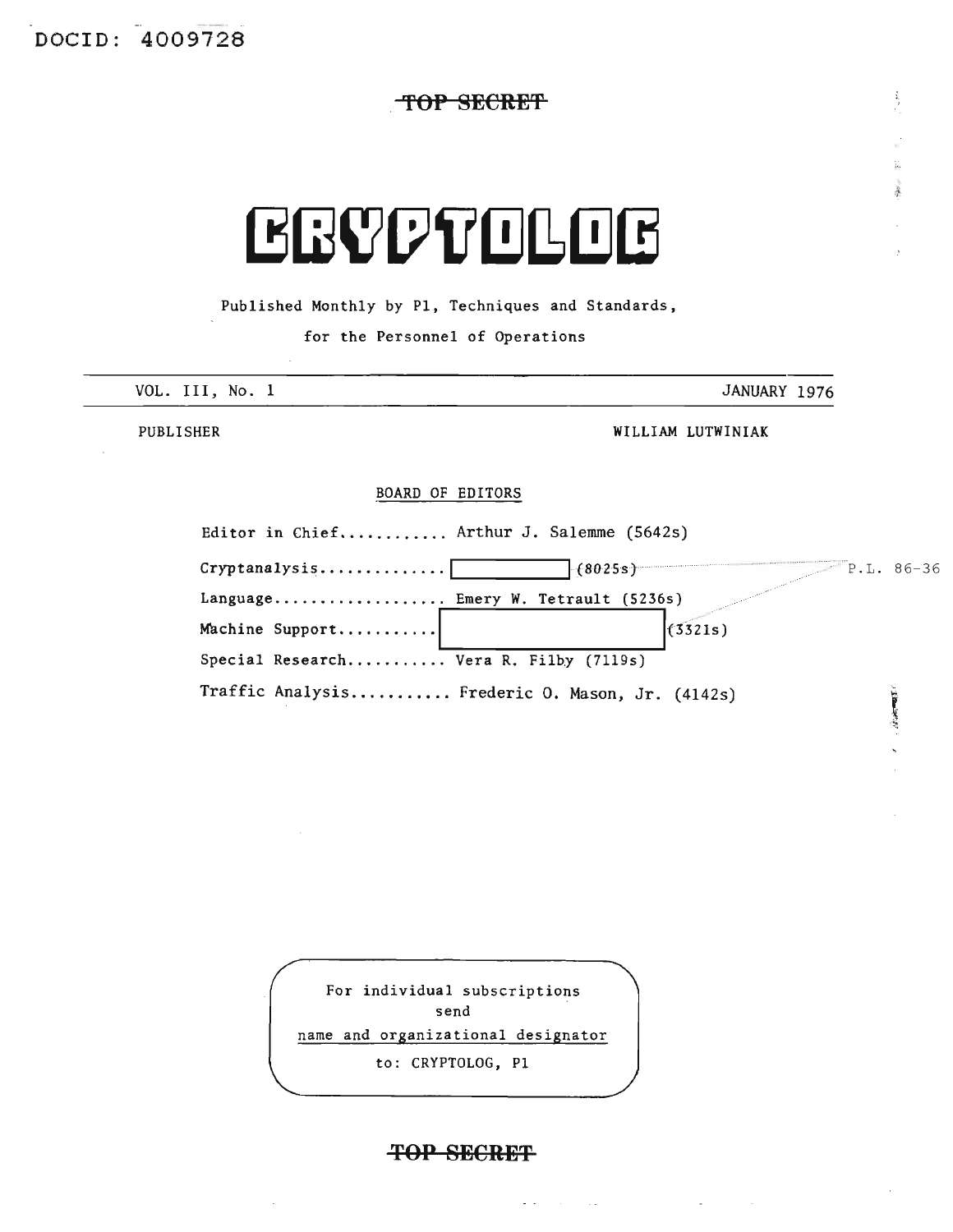## **8ECRET SPOKE**

![](_page_2_Picture_3.jpeg)

63 DAYS -- THE SOVIETS IN SPACE

Lieutenant Colonel Petr Klimuk and civilian Vitalij Sevast'yanov, were launched into space onboard a *Soyuz-type* spacecraft from the Tyuratam space center. The next day this *Soyuz-18* spacecraft successfully docked with a  $Salyut$ type space station which had been launched in December 1974 and had been visited in January 1975 by two other cosmonauts. Thus began the longest space flight in the history of the Soviet manned space program -- a flight lasting 63 days.

This long flight set a human endurance record not only for the cosmonauts but also those of us here at NSA and at various field sites who are involved in the collection, transcription, analysis, translation, reporting, and computer programming of cosmonaut voice communications.

Because of the increased activity in this field in the past 2 years, there has been hardly enough time between launches to study the information received and prepare data for subsequent flights. Since September 1973 to the present there has been a total of eight space flights, including the joint *Apollo-Soyuz* flight in July 1975.

The Soviet manned space program began on 12 April 1961 with the successful launch of a *Vostok* spacecraft piloted by the "first man in space," Major Yurij Alekseevich Gagarin. This brief journey into space (the spacecraft made only one revolution around the earth) began a program of space activity which has included the launching of three separate series of spacecraft and one series of space stations. The entire Soviet manned space program, beginning with the *Vostok* spacecraft in 1961 and through

On 24 May 1975 two veteran Soviet cosmonauts, the *Soyuz-*19 spacecraft in July 1975, totals 28 flights involving 34 cosmonauts.

## *Three series of spacecraft*

In the first series of spacecraft, the *Vostok* series, from April 1961 through June 1963, there were six flights, two per year, each piloted by a single cosmonaut. The longest flight, *Vostok-5,* lasted 5 days and made 81 revolutions around the earth. The series ended with the launch of *Vostok-6,* piloted by the first woman cosmonaut, Valentina Tereshkova.

The successes of the *Vostok* series led to a second series of spacecraft, the *Voskhod.* There were only two flights in this series. The first one, in October 1964, lasted only one day, but it provided another "first" for the Soviet Union. Instead of a single cosmonaut, three cosmonauts were onboard the spacecraft. This brief flight was repeated in March 1965 with the launch of *Voskhod-2,* piloted by two cosmonauts.

Two years intervened before the launching of the third and current series of spacecraft, the *Soyuz.* From April 1967 through July 1975, 20 *Soyuz* spacecraft were launched, the last one being *Soyuz-19* during the joint *Apollo-Soyuz* flight. Soviet spacecraft are given a number only if they achieve orbit. <sup>A</sup> *Soyuz* vehicle launched on <sup>5</sup> April <sup>1975</sup> was manned, but it failed to achieve orbit, had to be aborted, and was therefore unnumbered. This accounts for the latest *Soyuz* being designated *Soyuz-19.*

## *space-station series*

The manned space program came to a halt after 30 June 1971, when the three cosmonauts onboard the *Soyuz-II* spacecraft died during reentry into the earth's atmosphere after they had spent

Jan 76 \* CRYPTOLOG \* Page 1

## **-SECRET SPOKE-**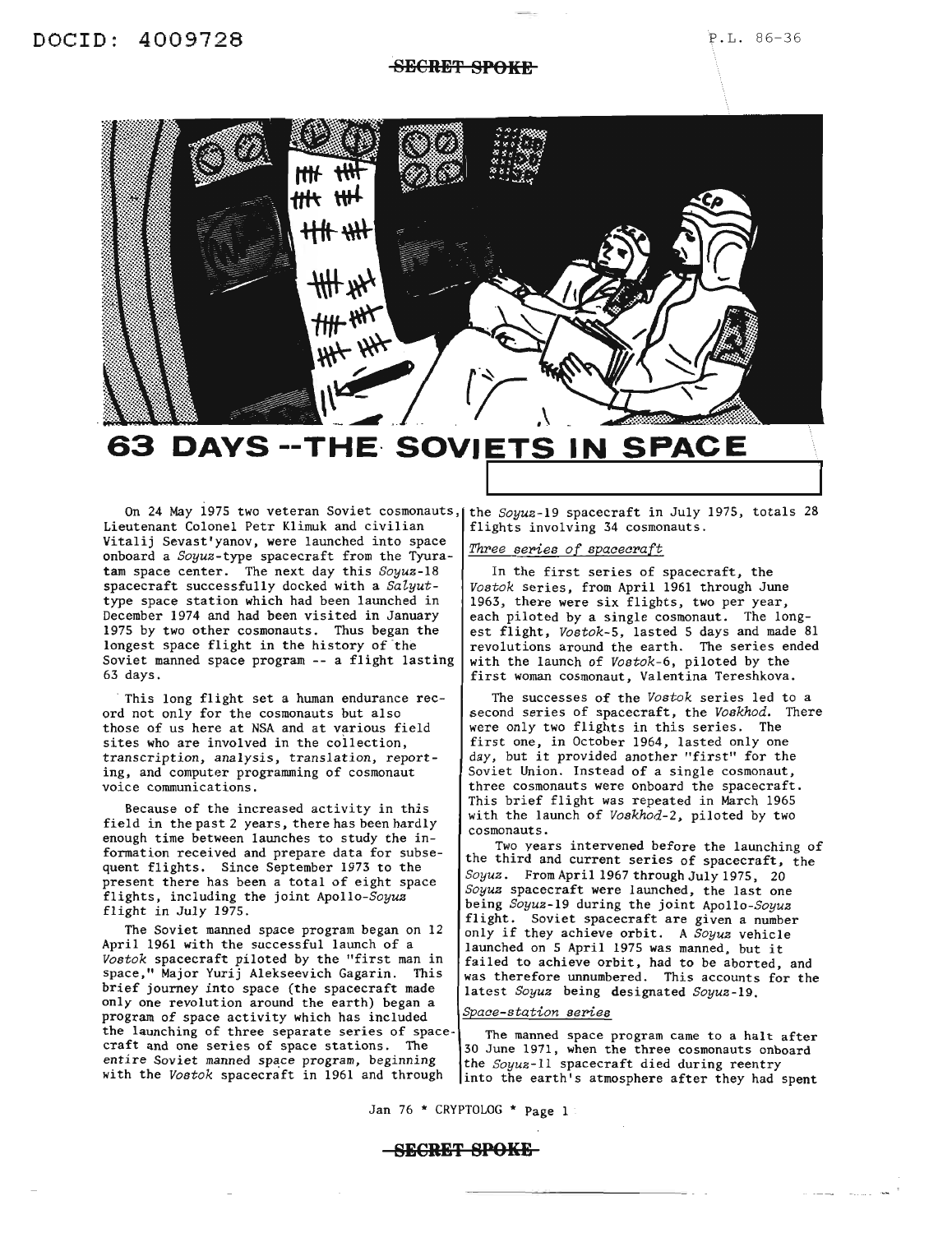23 days in space onboard the first Soviet space station, the *SaZyut-l.* More than 2 years passed before the launch of *Soyuz-12* on 27 September 1973.

There were four space stations (actually orbiting scientific laboratories) in the Salyut series. The first station, launched in 1971, was visited by the *Soyuz-lO* and *Soyuz-II* spacecraft. However, only the *Soyuz-II* crew transferred into the station. In 1973 a second *SaZyut* was launched, but it broke up in space before it could be occupied. Then, in 1974, *SaZyut-3* was launched and was visited by two spacecraft, *Soyuz-14* and *Soyuz-IS.* Only the *Soyuz-14* crew transferred into the station; the *Scyuz-15* crew failed to dock with the station and had to return home after only 2 days in space.

The *SaZyut-4* space station, launched in December 1974, was the only station successfully occupied by two separate crews -- the first in January 1975 by the *Soyuz-17* crew, Aleksej Gubarev and Georgij Grechko, and the second in May 1975 by the *Soyuz-18* crew, Petr Klimuk and Vitalij Sevast'yanov.

![](_page_3_Picture_5.jpeg)

*Cosmonaut's day in space*

The cosmonaut's day in space is arranged to provide 8-9 hours of sleep, four meals a day,  $2$  hours of prescribed physical exercises,  $1\frac{1}{2}$ to 2 hours of free or personal time, and the remaining time for performing various technical, astrophysical, medical, biological, geophysical, solar, and photographic experiments. Besides this, periodic checks are made on both the space station's and the *Soyuz* spacecraft's propulsion and life support systems.

Each day the cosmonauts consume four meals which they call first breakfast, second breakfast, dinner, and supper. There are about 40 types of food items onboard, consisting of fruit juices, beverages such as coffee and co- coa, various meats and fish, cheese, soups, and candy, cookies, and fruit for dessert. Food is contained in aluminum tubes, small cans, and plastic wrapping (some of which is edible) and is stored in a small refrigerator or special food containers. There are also food warmers for heating the meats and soups and other food items.

Physical exercises are required every day to maintain muscle tone and to combat the harmful effects of a weightless environment. The  $2\frac{1}{2}$  hours of required activity is spread out through the day. In the exercise area there is a treadmill or "running track" on which the cosmonaut can walk or run. Special exercising suits called "Penguin" and "Athlete" are worn and are so constructed that they exert a stress on various body muscles. The suits have elastic cords which connect from the cosmonaut's belt to the treadmill, thus creating an additional stress on the body. Other exercising equipment includes a special wheelless bicycle, a chestpull device, and an exercising bar.

At regular intervals among the many days of intensive work on the required experiments and medical tests, there are days that are designated a "day of rest." In addition to the daily exercises and medical tests that are required even on "days off," the cosmonauts<br>still have plenty to do: they must organize the results of their investigations of the previous day's work, clean the space station with a special vacuum cleaner called Raketa, and fill waste containers with used paper, empty food tubes, and other garbage for later ejection through their "garbage chute." Only then can they relax by reading some of the books in their small library or by listening to music on prerecorded tapes.

P.L. 86-36 EO  $1.4. (c)$ 

### Experiments in space

Several biological experiments were conducted by the Soyuz-18 crew to study the effects of weightlessness on the growing of plants, the embryological development of amphibians, and the genetic development of insects. Special biological incubators called "biotherms" contain microorganisms, fruit flies, animal tissue cultures, frog eggs, and algae. In a space greenhouse called "Oasis," several plant varieties such as the pea and onion are grown from seeds in artificial soil. The plants are watered automatically and their development is photographed by a special movie camera.

Medical experiments and tests are very important for studying the effects of weightlessness on the body under conditions of a prolonged stay in space. The cosmonaut's health is a major concern on any space flight and his physical and mental condition must be monitored daily. A special onboard medical device called Polinom is used to measure such things as pulse rate, respiration, and cardiovascular functions. Throughout the flight, certain days are designated "medical monitoring days" on which a series of medical tests and experiments are conducted. Blood samples are taken for later laboratory analysis; the reaction mechanism and adaptive abilities of the brain's blood circulation system are studied by using a medical apparatus called Levkoj; ultrasonic measurements of the density of bone tissue are

Jan 76 \* CRYPTOLOG \* Page 2

## SECRE~ **SPOKE**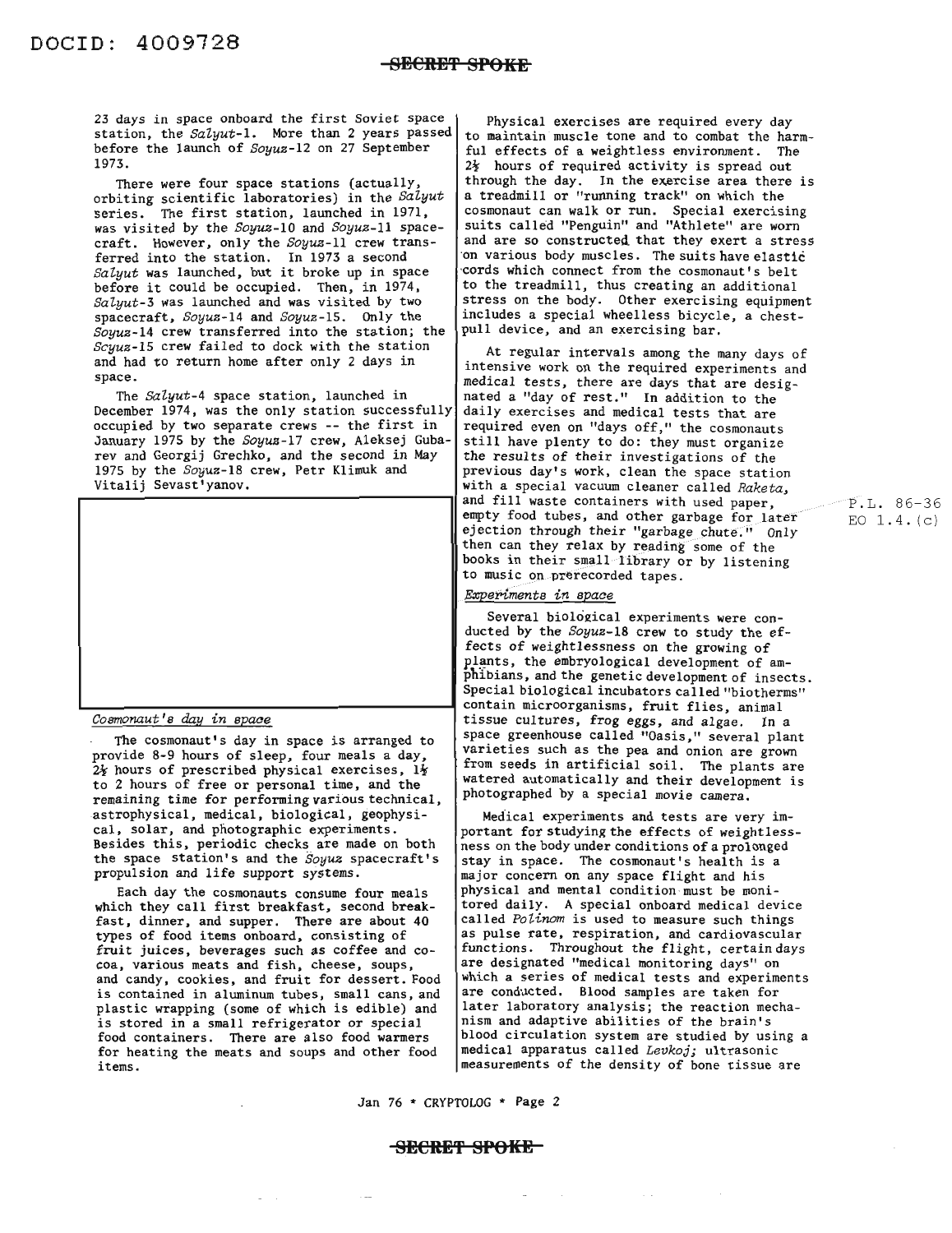## **SECRET SPOKE** EO 1.4. (c)

P.L. 86-36

made on the *Plotnost'* instrument. The *Tonus* is an instrument for the electrical stimulation of muscles; the *Rezeda* is a medical apparatus for studying pulmonary ventilation and for taking breath samples for later laboratory analysis. Along with the names of these medical monitoring devices, the cosmonauts use many abbreviations to indicate the recording of various arterial pressures. For example, *PBA, PLA,* and *PSA* sensors record femoral, radial, and carotid artery pulses. Besides the standard electrocardiograms, other cardiovascular recordings are made; in voice communications they are referred to by the abbreviations *KKG, FG, TO, SFG,* and *SKG* (kinetocardiogram, phlebogram, tachooscillogram, sphygmogram, and seismocardiogram, respectively).

While all this medical data is extremely important for studying the cosmonaut's physical condition, the mental state of each cosmonaut is also studied by a psychoneurologist at the Flight Control Center, who makes a psycholinguistic analysis of the cosmonauts' speech to help evaluate the crew's state of health.

> P.L. 86-36 EO  $1.4. (c)$

![](_page_4_Figure_6.jpeg)

## **8B€RH'f SPOKE**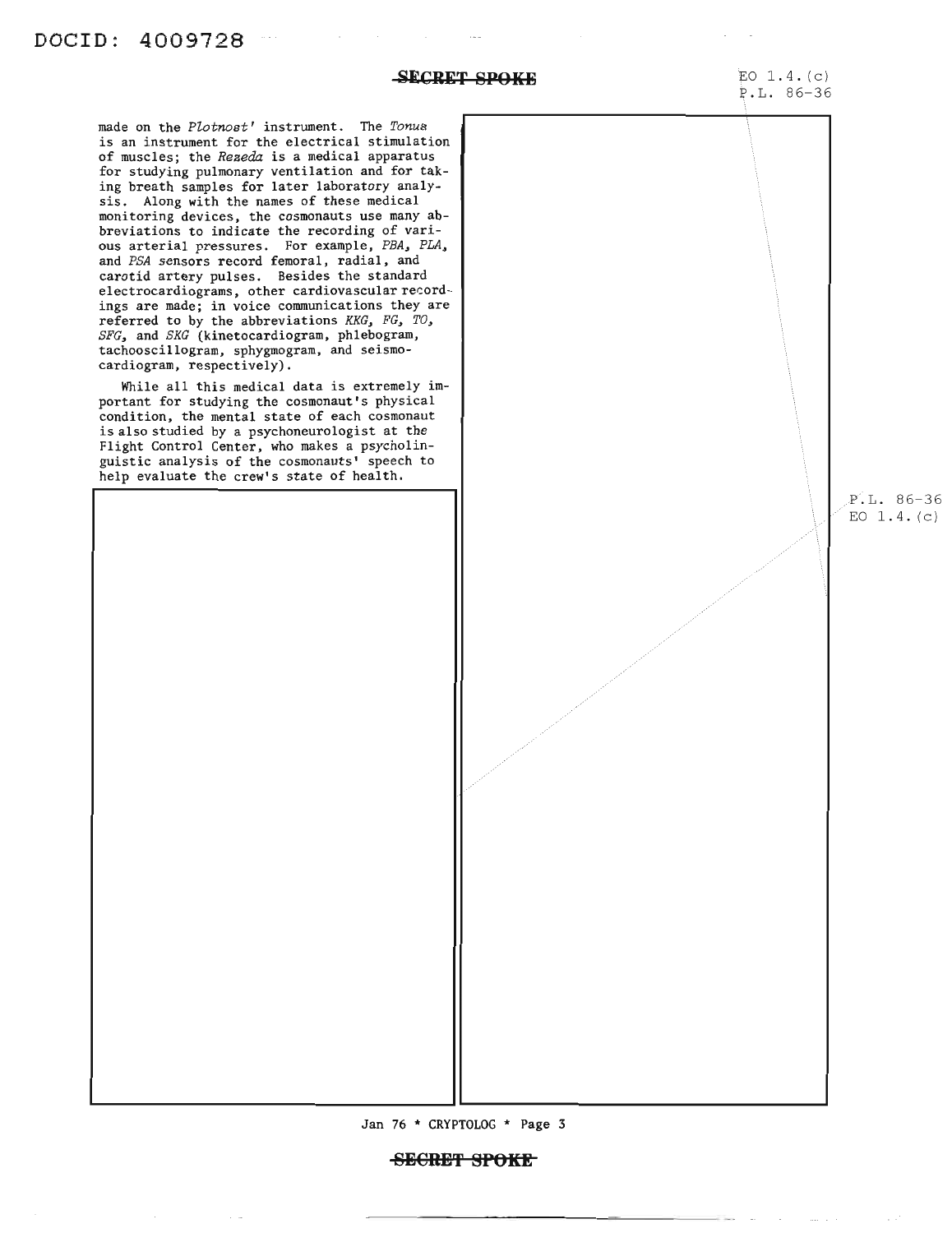$\sim 10^{11}$  m  $^{-1}$ 

**SECRET SPOKE**  $/EO 1.4. (c)$ 

P.L. 86-36

P. L. 86-36  $EO$  1.4. (c)

Sometimes the cosmonauts themselves do not always remember what an abbreviation means. But this is also true of American astronauts. Compare the following actual conversations: *Houston Mission Control* (after discovering a malfunction in the Apollo-12 mission caused by the  $digital/uplink$  assembly, DUA): We think we've figured it out. Your DUA was off. *American astronaut:* What's a OUA? 4444  $\overline{\phantom{a}}$ *Soviet Flight Control Center:* We have an addition to the format: on 19 June the flight engineer is to conduct M10-4M, FG 1/3. Klimuk: What, what?  $FG$  1/3. *FCC: K:* What's that? *FCC:* Phlebogram [in Russian *FZeboGPamma]. K:* Ah, phlebogram! I understand.  $P L. 86-36$ EO  $1.4.(c)$ 

Jan 76 \* CRYPTOLOG \* Page 4

## SECRET SPOKE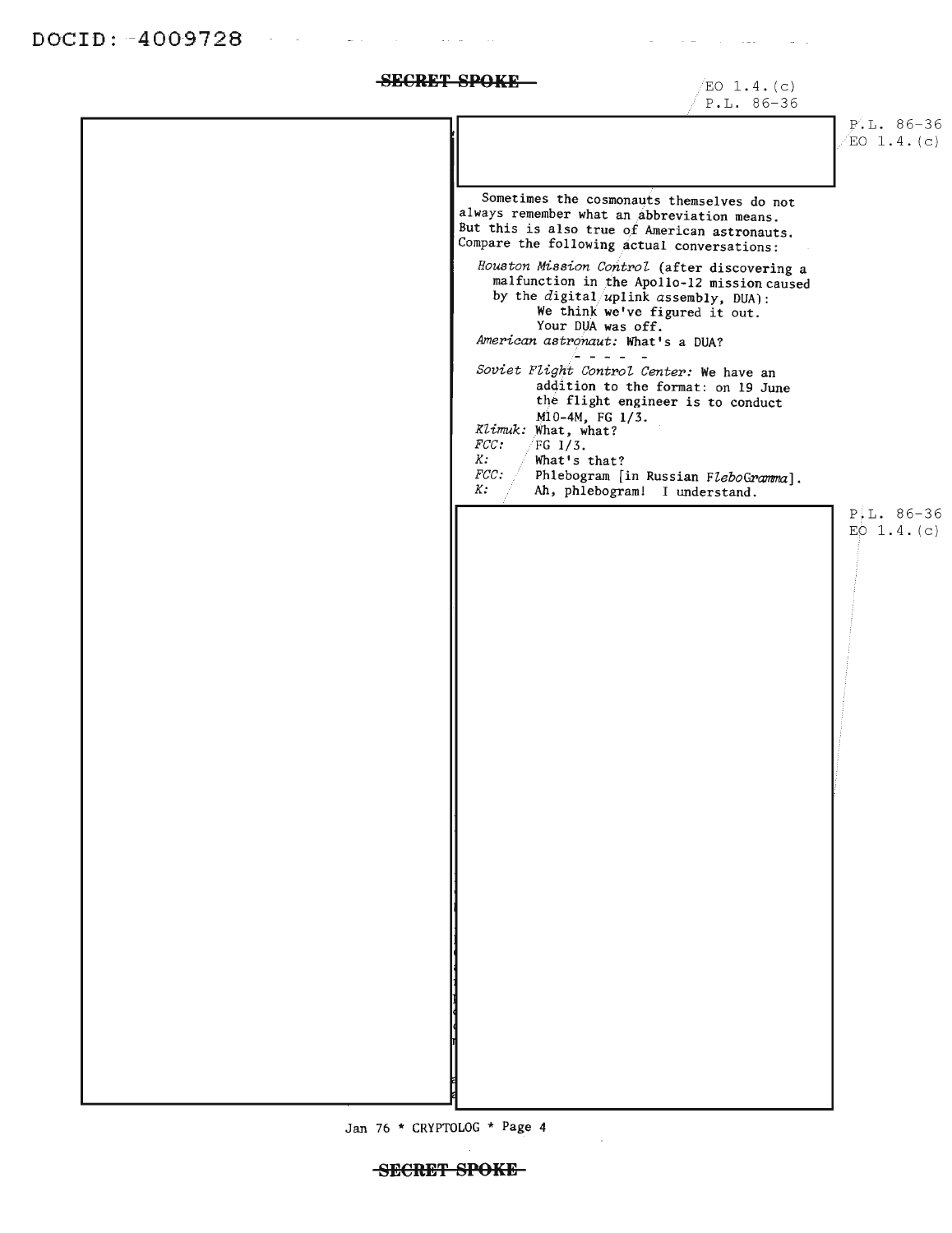## **FOOTBALL & CRYPTOLOGY** <sup>1</sup>'--- -----=----

## **Pl/R51 Cadre**

Now that we are in the middle of another National Football League season, I believe the time has come to consider ways to improve the game. One of the most painful things to watch is mistakes due to incomplete knowledge by the players, e. g., the receiver hit in the back by pass, the linebacker who does not see the blocker coming at him from the side, or the guard missing the blitzer. How often coaches must have wished they could have told a player to look in another direction at the critical moment.

Modern technology does offer a way to correct this state of affairs. What the NFL needs is to allow low-power radio transmitter to enable coaches to speak directly to their players (who would have miniaturized receivers and earphones in their helmets)<sup>1</sup>. Then the coach would be free to say, "Get that (expletive deleted) man to the (expletive deleted) left, you (expletive deleted) meathead!" If nothing else, it should make the coaches feel <sup>a</sup> lot better.

Of course, opposing coaches would probably try to listen in. But if the technique were only used in the simple way described above, that would not be of much value (not enough time to react). However, I think coaches would find the temptation irresistible to call plays in this way. Naturally, in this case a SIGINT effort would be of tremendous value to the opposition. Therefore one would have to use encrypted speech. It is possible to envision this happening in several stages. . .

### *1976 season*

The New York Giants win the NFC title (after having gone 3-10-1 in 1975) by employing a speech privacy system to enable the coaches to talk directly to their players. As used by the Giants there are 11 speech coaches assigned to each unit, one coach to each player. In addition the head coach can override any line. Unfortunately, in the league championship game, Craig Morton gets tired of taking orders from

![](_page_6_Picture_10.jpeg)

P.L. 86-36

his coach. He disconnects his receiver. The Giants lose 63-13 to the Oakland Raiders.

## *1979 season*

By this time most teams have installed a system similar to the Giants'. In addition many teams have hired mathematicians to design new encryption devices and to break those of other teams. The Kansas City Chiefs have decided that there is no longer any need to hold. huddles or even to let players talk at all. Each player is entirely encased in a combination of medieval armor and space suit. In this way each player can breathe pure oxygen. Besides speaking to his players the coaches can also activate switches to give each a squirt of Gatorade or a shot of adrenalin. After each play the Chiefs line up without huddling and the coach tells them what to do. The effect on the other teams is devastating. Without a chance to regroup (or breathe oxygen) they quickly collapse. The Chiefs win every game this year by at least 40 points.

## *1984 season*

By this time the cryptologic aspects of football have become at least as important as the play itself. Every team has many mathematicians, engineers, and programmers designing and breaking speech systems. In many cases their salaries are greater that those of the players. One of the latest technical breakthroughs has been the emplacement of brain probes (which are in turn connected to the receiver in the helmet). In this way the coach can send directly to the brain. A whole new field of cryptoneurology is born. Using this latest technique, the L. A. Rams are able to play gorillas at a number of positions.

## *1999 season*

By this time the NFL has concluded that the players are pretty uninteresting. In fact, live players spoil the game because of their unpredictable variance. All teams use robots which are guaranteed to be uniform with respect to position. The whole point of the game is cryptanalysis. The sports pages of the papers are full of discussions of such things as which team has managed to break the Detroit Lions' defensive system. Every. year a big draft is held to select mathematicians and engineers. One man is reported to be under contract for \$32 million over 7 years. Hmmmm. . . .

Jan 76 \* CRYPTOLOG \* Page 5

**CONFIDENTIAL** TIANDLE VIA COMINT CHANNELS ONLY

<sup>&</sup>lt;sup>1</sup>I understand this idea was actually tried some years ago, but abandoned for various technical reasons.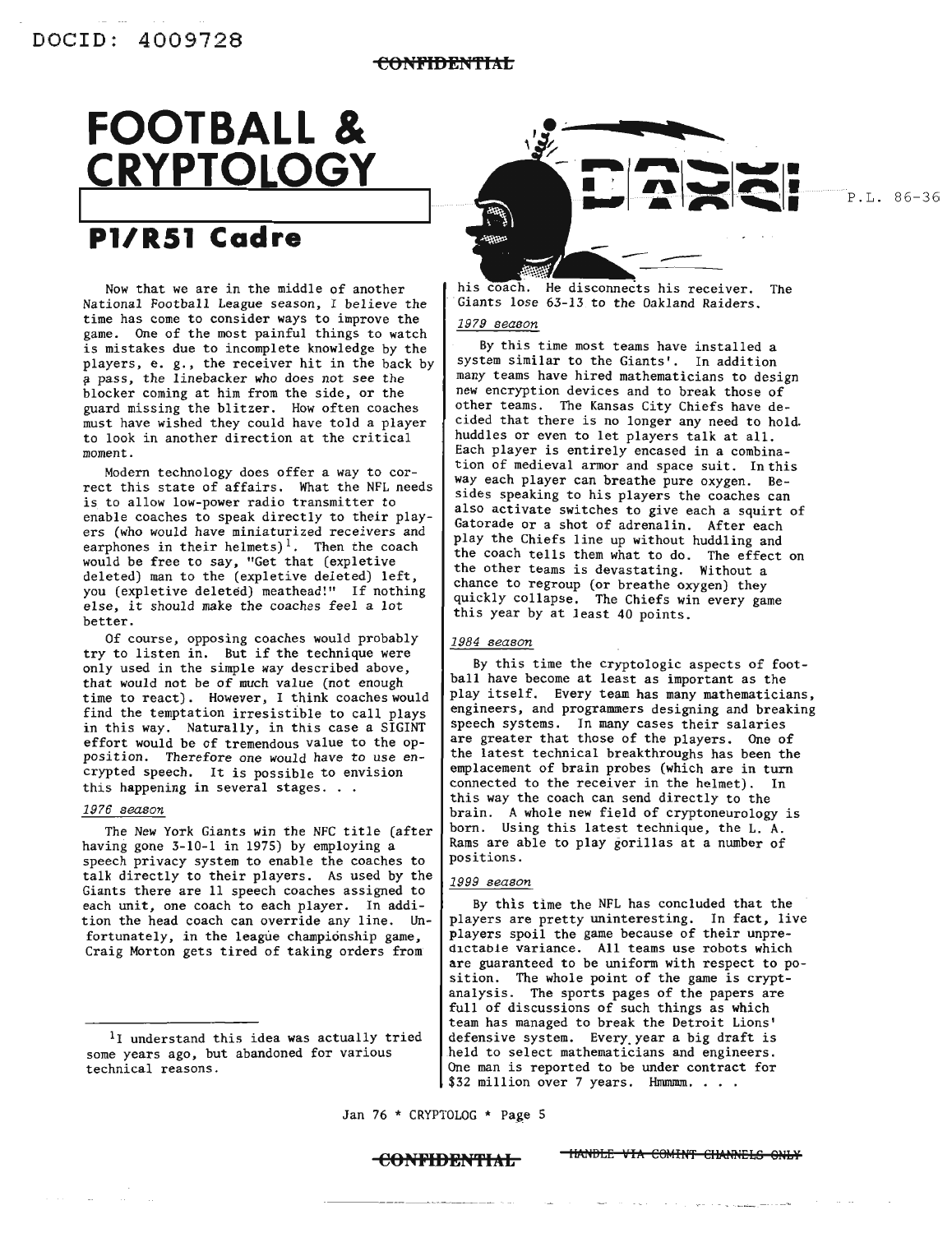DOCID: 4009728

## UNCLASSIFIED

| NSA-crostic No. 2                                                                                                           |                                                                                                                                                                                                                         |
|-----------------------------------------------------------------------------------------------------------------------------|-------------------------------------------------------------------------------------------------------------------------------------------------------------------------------------------------------------------------|
|                                                                                                                             | The quotation on the next page was taken from a published<br>work of an NSA-er. The first letters of the WORDS spell out<br>the author's name and the title of the work.                                                |
| <i>DEFINITIONS</i>                                                                                                          | <i>WORDS</i>                                                                                                                                                                                                            |
| A. Mohammed's birthplace                                                                                                    | $\overline{217}$ 78 $\overline{118}$ 31 $\overline{162}$                                                                                                                                                                |
| B. "Sour herb of grace" (Shakespeare,<br>Richard II)                                                                        | $\overline{111}$ $\overline{135}$ $\overline{54}$                                                                                                                                                                       |
| C. Conceive                                                                                                                 | $\overline{165}$ $\overline{22}$ $\overline{143}$ $\overline{173}$ $\overline{97}$ $\overline{45}$                                                                                                                      |
| D. He said "Cogito, ergo sum" (2 wds)                                                                                       | $\overline{138}$ $\overline{1}$ $\overline{67}$ $\overline{119}$ $\overline{220}$ $\overline{79}$ $\overline{151}$ $\overline{100}$ $\overline{188}$ $\overline{35}$ $\overline{131}$ $\overline{203}$ $\overline{158}$ |
| E. What Sheldon's mother said when he tried<br>to push ahead of Sister Mary Margaret<br>as she was signing the Mount Vernon | $\overline{25}$ $\overline{105}$ $\overline{72}$ $\overline{197}$ $\overline{154}$ $\overline{34}$ $\overline{93}$ $\overline{20}$ $\overline{183}$ $\overline{98}$ $\overline{89}$ $\overline{117}$ $\overline{205}$   |
| guestbook (6 wds, suggested by song<br>title)                                                                               | 63 163 194 23 219 125 174 65 122 191 166                                                                                                                                                                                |
|                                                                                                                             | $\overline{5}$                                                                                                                                                                                                          |
| F. High flyer                                                                                                               | $\overline{61}$ $\overline{129}$ $\overline{90}$ $\overline{172}$ $\overline{157}$ $\overline{80}$                                                                                                                      |
| G. "He always takes his girl friends to<br>Alaska -- that's how he gets to ----"                                            | $\overline{55}$ $\overline{74}$ $\overline{112}$ $\overline{139}$                                                                                                                                                       |
| H. Mother of Epaphus by Zeus                                                                                                | $218 - 56$                                                                                                                                                                                                              |
| I. Historical antecedent (Waterloo, 1815)<br>of Word Y (3 wds)                                                              | $\overline{44}$ $\overline{212}$ $\overline{164}$ $\overline{201}$ $\overline{3}$ $\overline{91}$ $\overline{28}$ $\overline{37}$ $\overline{147}$ $\overline{202}$ $\overline{152}$ $\overline{17}$ $\overline{47}$    |
|                                                                                                                             | $\overline{101}$                                                                                                                                                                                                        |
| J. Praise extravagantly                                                                                                     | $\overline{170}$ $\overline{180}$ $\overline{75}$ $\overline{10}$                                                                                                                                                       |
| K. French composer (Tales of Hoffmann)                                                                                      | $\overline{148}$ $\overline{140}$ $\overline{109}$ $\overline{21}$ $\overline{29}$ $\overline{176}$ $\overline{124}$ $\overline{57}$ $\overline{77}$                                                                    |
| L. Artistic style early in the reign<br>(1715-74) of Louis XV                                                               | $\overline{142}$ $\overline{160}$ 58 $\overline{149}$ 84 $\overline{110}$                                                                                                                                               |
| M. Civil wrong independent of a<br>contract                                                                                 | $\frac{1}{76}$ 216 128 8                                                                                                                                                                                                |
| N. King of ancient Persia, d. 425 B.C.                                                                                      | $\overline{30}$ $\overline{50}$ $\overline{121}$ $\overline{113}$ $\overline{12}$ $\overline{66}$ $\overline{133}$ $\overline{187}$ $\overline{71}$ $\overline{73}$                                                     |
| 0. Element, atomic number 10 (symbol)                                                                                       | $83 - 36$                                                                                                                                                                                                               |
| P. Language for which Sequoyah invented<br>a syllabary                                                                      | $\overline{27}$ 184 141 14 43 150 53 99                                                                                                                                                                                 |
| Q. Psyche's boy friend                                                                                                      | $\overline{156}$ $\overline{104}$ $\overline{40}$ $\overline{86}$                                                                                                                                                       |
| R. Lummox                                                                                                                   | $\overline{210}$ $\overline{38}$ $\overline{161}$                                                                                                                                                                       |
| S. Some at least                                                                                                            | $\overline{204}$ $\overline{26}$ $\overline{198}$                                                                                                                                                                       |
| T. Mechanical device (Karel Capek,<br>R, U, R, 1921                                                                         | $\overline{123}$ $\overline{49}$ $\overline{6}$ $\overline{199}$ $\overline{68}$                                                                                                                                        |
| U. Vase-shaped pitcher                                                                                                      | $\overline{159}$ $\overline{19}$ $\overline{168}$ $\overline{153}$                                                                                                                                                      |
| V. Discharge completely                                                                                                     | $\overline{87}$ $\overline{178}$ $\overline{32}$ $\overline{46}$ $\overline{107}$ $\overline{13}$                                                                                                                       |
|                                                                                                                             | Jan 76 * CRYPTOLOG * Page 6                                                                                                                                                                                             |

UNCLASSIFIED

and the contract of the same state of the contract of the contract of the contract of the contract of the contract of the contract of the contract of the contract of the contract of the contract of the contract of the cont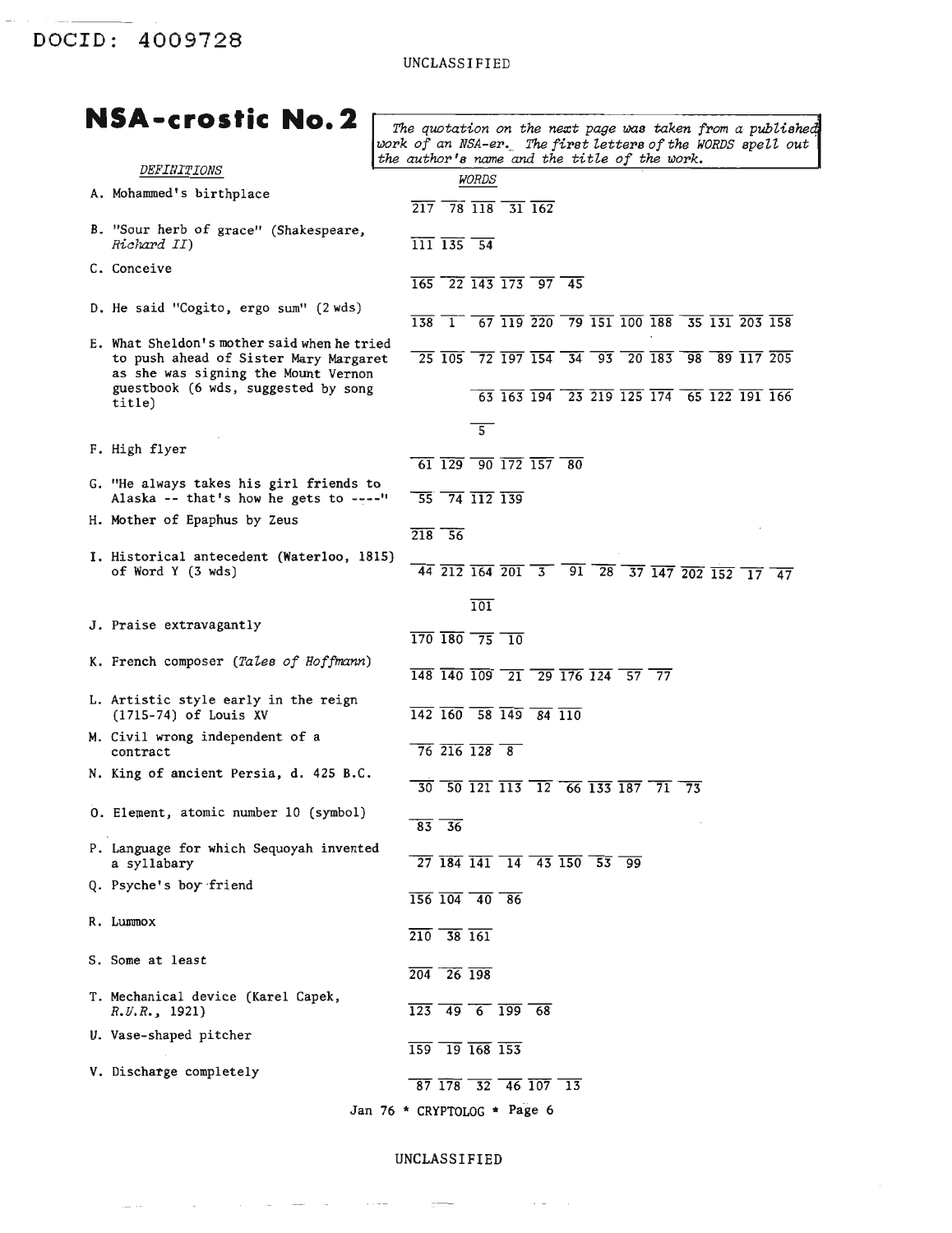## DOCID: 4009728

UNCLASSIFIED

 $\mathbf{v}$ 

| W. Festive get-together                                                        | $\overline{169}$ 62                                              |                 |  |                                                                                                                                                                                                         |  |  |                                                                         |  |
|--------------------------------------------------------------------------------|------------------------------------------------------------------|-----------------|--|---------------------------------------------------------------------------------------------------------------------------------------------------------------------------------------------------------|--|--|-------------------------------------------------------------------------|--|
| X. American composer (Third Sym-<br>phony, Pulitzer Prize 1947)                | $\overline{115}$ $\overline{2}$ $\overline{146}$ $\overline{81}$ |                 |  |                                                                                                                                                                                                         |  |  |                                                                         |  |
| Y. Did McAuliffe really say this at<br>Bastogne?                               | $\overline{102}$ 33 95 206                                       |                 |  |                                                                                                                                                                                                         |  |  |                                                                         |  |
| $Z0$ . Garden near the foot of the Mount<br>of Olives                          |                                                                  |                 |  | $\overline{195}$ 51 $\overline{167}$ $\overline{132}$ 60 $\overline{186}$ 70 $\overline{15}$ $\overline{108}$ $\overline{175}$                                                                          |  |  |                                                                         |  |
| $Z^1$ . Charitable                                                             |                                                                  |                 |  | $\overline{185}$ $\overline{106}$ $\overline{177}$ $\overline{11}$ $\overline{213}$ $\overline{96}$ $\overline{208}$ $\overline{39}$ $\overline{144}$ $\overline{92}$ $\overline{200}$ $\overline{192}$ |  |  |                                                                         |  |
| $Z^2$ . Lower                                                                  | 41 126 209 155 82 193                                            |                 |  |                                                                                                                                                                                                         |  |  |                                                                         |  |
| $23$ . Old Man of the Mountain (3 wds)                                         |                                                                  |                 |  |                                                                                                                                                                                                         |  |  | $\overline{136}$ 4 $\overline{85}$ 59 215 181 103 18 120 214 48 179 189 |  |
|                                                                                |                                                                  | $\overline{24}$ |  |                                                                                                                                                                                                         |  |  |                                                                         |  |
| $Z4$ . Sign of the Zodiac                                                      | $\frac{1}{94}$ $\frac{1}{207}$ $\frac{1}{34}$                    |                 |  |                                                                                                                                                                                                         |  |  |                                                                         |  |
| $2^5$ . Yen                                                                    | $\frac{1}{7}$ $\frac{114}{145}$ $\frac{196}{196}$                |                 |  |                                                                                                                                                                                                         |  |  |                                                                         |  |
| 2 <sup>6</sup> . Russian composer (The Golden Age,<br>Lady Macbeth of Mtsensk) |                                                                  |                 |  | $\overline{42}$ $\overline{130}$ $\overline{9}$ $\overline{52}$ $\overline{190}$ $\overline{127}$ $\overline{16}$ $\overline{116}$ $\overline{88}$ $\overline{69}$ $\overline{211}$ $\overline{171}$    |  |  |                                                                         |  |
| Z <sup>7</sup> . U. S. government agency (abbrev)                              | $\overline{137}$ $\overline{182}$ 64                             |                 |  |                                                                                                                                                                                                         |  |  |                                                                         |  |

| ∏ - D    | 2-X          | 13-I | $14 - 2^{3}$                             | <b>5-E</b>                                                                                                                            |          | 6-T                               | $7 - 2$ 8-M |             |                  | ≣9-Z <sup>6</sup>        |                 |                 |        | $10 - J$ $11 - Z1$ $12 - N$ $13 - V$      |                |
|----------|--------------|------|------------------------------------------|---------------------------------------------------------------------------------------------------------------------------------------|----------|-----------------------------------|-------------|-------------|------------------|--------------------------|-----------------|-----------------|--------|-------------------------------------------|----------------|
| $14-P$   | $15 - 2^0$   |      | $16 - 2^6$ 17-1                          |                                                                                                                                       |          | $18 - 2^3$ $19 - U$               | 20-E        |             | $21-K$ 22-C 23-E |                          | $24 - Z^3$ 25-E |                 |        | $26-S$                                    |                |
| $27-P$   | 28-I         |      | $29 - K$ 30-N                            |                                                                                                                                       | $31 - A$ | $32-V$                            | $33-Y$      | $34-E$      | $135-D$          | $36-0$ $37-1$            |                 |                 |        | $38 - R$ $39 - Z^1$                       |                |
| 40-Q     | $ 41 - Z^2 $ |      | $42 - 2^6$ $43 - P$                      |                                                                                                                                       | 44 - I   | $45-C$                            |             | <b>事6-V</b> | $147 - 1$        | $48 - 2^3$ $49 - T$ 50-N |                 |                 |        | $51 - 2^0$ $52 - 2^6$ $\overline{53 - P}$ |                |
| $54 - B$ | 55-G         |      | $56-H$                                   | $57 - K$                                                                                                                              | 58-L     | $59 - 2^3$ 60-2 <sup>0</sup> 61-F |             |             | $162-W$          | $63-E$                   |                 | $64 - 2^7$ 65-E |        | 66-N                                      | $67-D$         |
|          | 68-T         |      | 69-2 <sup>6</sup> 70-2 <sup>0</sup> 71-N |                                                                                                                                       |          | $72-E$ 73-N                       |             |             | $74-G$           | $75-J$                   |                 | $76 - M$ 77-K   |        | $78 - A$                                  | se est         |
| 79-D     | 80-F         |      |                                          | 81-X 82-2 <sup>2</sup> 83-0 84-L 85-2 <sup>3</sup> 83-2 86-0 87-V 88-2 <sup>6</sup> 89-E                                              |          |                                   |             |             |                  |                          |                 |                 | $90-F$ |                                           | DI-I           |
|          |              |      |                                          | $92 - 2193 - E$ $94 - 24$ $95 - Y$ $96 - 21 = 97 - C$ $98 - E$ $99 - P$ $100 - D$ $101 - I$ $102 - Y$ $103 - Z$ $104 - Q$             |          |                                   |             |             |                  |                          |                 |                 |        |                                           |                |
|          |              |      |                                          | 105-E 106-Z <sup>1</sup> = 107-V 108-Z 109-K 110-L 111-B 112-G 113-N 114-Z 5115-X 116-Z 917-E <b>212-C 118-A</b>                      |          |                                   |             |             |                  |                          |                 |                 |        |                                           |                |
|          |              |      |                                          | 129-D 120-Z <sup>3</sup> 121-N 122-E 123-T 124-K 25-E 126-Z <sup>2</sup> 127-Z <sup>6</sup> 128-M 129-F 130-Z <sup>6</sup> 29-H 131-D |          |                                   |             |             |                  |                          |                 |                 |        |                                           |                |
|          |              |      |                                          | 132-20133-N 134-24135-B 136-2 <sup>3</sup> 137-27 128 138-D 139-G 140-K 141-P 142-L 143-C 144-Z 145-Z 146-X                           |          |                                   |             |             |                  |                          |                 |                 |        |                                           |                |
|          |              |      |                                          | <u> — Н147-Т 148-К 149-Г 150-Р 151-Р — 152-Т 153-Л 153-Л — 155-2456-Q — 157-F 158-D</u>                                               |          |                                   |             |             |                  |                          |                 |                 |        |                                           |                |
| $159-U$  |              |      |                                          | <b>LEGAL COOL 161-R EXECUTE:</b> 162-A <b>COOL 164-1 165-C 166-E 167-Z<sup>0</sup><b>168-U 169-W EXECUTE:</b></b>                     |          |                                   |             |             |                  |                          |                 |                 |        |                                           | $\equiv$ 170-J |
|          |              |      |                                          |                                                                                                                                       |          |                                   |             |             |                  |                          |                 |                 |        |                                           |                |
|          |              |      |                                          | 185-2 <sup>1</sup> 186-29187-N 188-D 189-29190-2 <sup>6</sup> 191-E 192-2 <sup>1</sup> 92-21 93-22194-E 195-29196-29197-E             |          |                                   |             |             |                  |                          |                 |                 |        |                                           |                |
|          |              |      |                                          | 198-S 199-T 200-Z 201-I = 202-I 203-D 204-S 205-E 206-Y 207-Z 208-Z = 209-Z 210-R                                                     |          |                                   |             |             |                  |                          |                 |                 |        |                                           |                |
|          |              |      |                                          | 211-2 <sup>6</sup> 212-1 213-2 <sup>1</sup> 214-2 <sup>3</sup> 2215-2 <sup>3</sup> 216-M 2217-A 218-H 219-E 220-D                     |          |                                   |             |             |                  |                          |                 |                 |        |                                           | A.J.S.         |

Jan 76 \* CRYPTOLOG \* Page 7

UNCLASSIFIED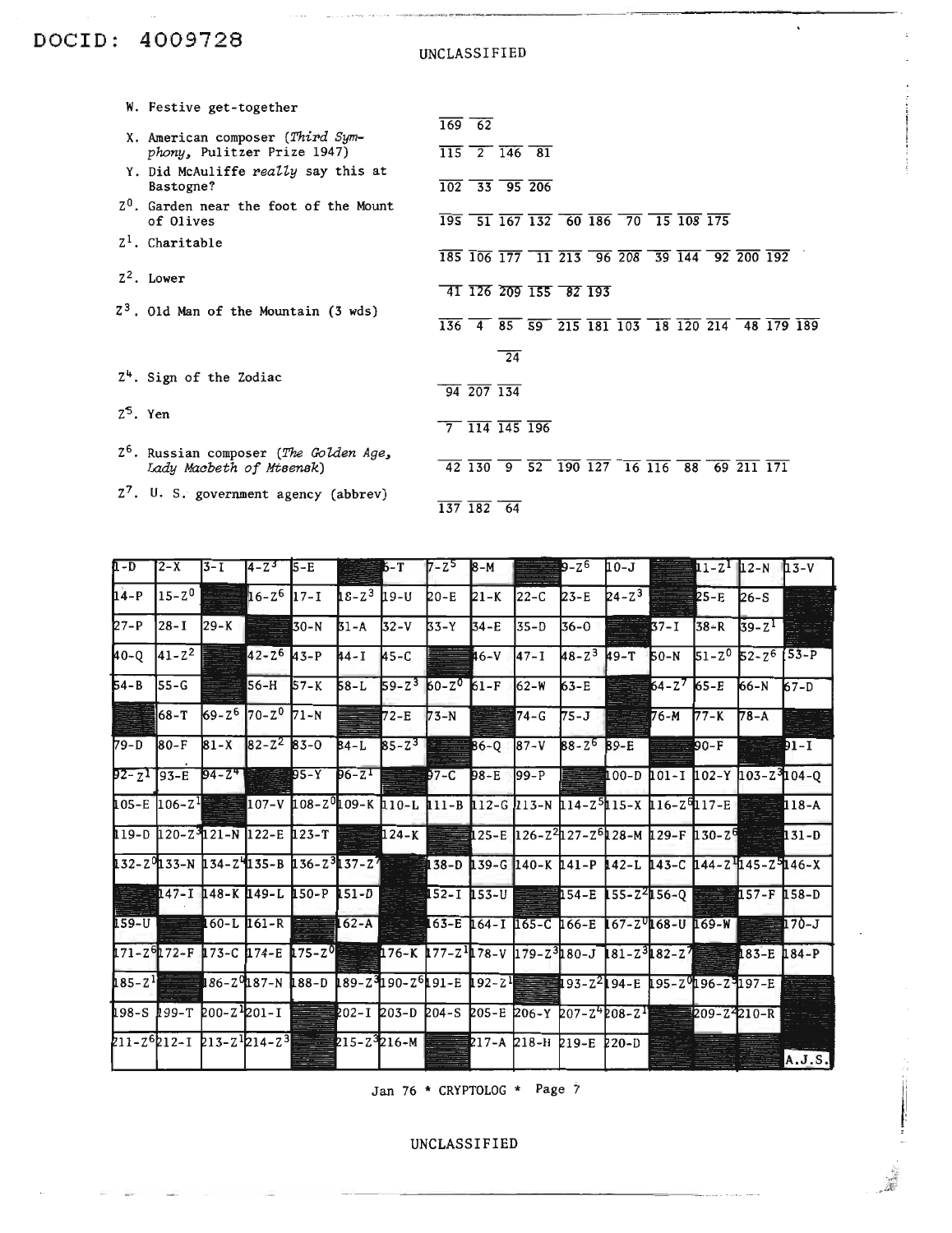## **'fOP SECRE'f f:j1'iIBftA**

![](_page_9_Picture_2.jpeg)

## **LENIN AND STATE PRIZES: NOW YOU SEE THEM -- NOW YOU DON'T!**

Orders, medals, and prizes play an important | role in the economic and social life of the Soviet Union. They provide an extra incentive for people to strive for improvement, by appealing to their natural desire for recognition and approval and, in the case of Lenin and State Prizes<sup>1</sup>, by rewarding them financially.

In the civilian sector, the most prestigious of these are the Hero of Socialist Labor, Order of Lenin, State Prize, and Lenin Prize. They form the bottom line of official biographic sketches and obituaries -- the measure of a person's success as a productive member of

المحاطب المصف

society, and a great source of personal pride. To students of Soviet affairs, they can be a measure and source of other things as well.

**C531** P.L. 86-36

While all these honors are highly prized by Soviet citizens, the Lenin and State Prizes are the most difficult to obtain. The Order of Lenin and Hero of Socialist Labor may be awarded for a wide variety of reasons unrelated to any single achievement (e.g., on the occasion of one's fiftieth birthday and in appreciation of years of consistently outstanding performance), but the Lenin and State Prizes are given only for very specific contributions of national significance, such as the design and introduction into series production of a new type 'of aircraft. Consequently, recipients of the Lenin and State Prizes, more than any other group, may be considered the elite corps of the "technocrats."

Just what *are* these prizes? According to the new (third) edition of the *BoZ'shaya Sovetskaya EhntsikZopediya* (Large Soviet'Encyclopedia) (BSEh), the Lenin Prize is "one of the highest forms of rewarding citizens for the most outstanding achievements in the field of

القوائد القرابات

Jan 76  $*$  CRYPTOLOG  $*$  Page 8

## **'fOP SECRE'f tJ1'iIBftA**

**Service** 

Unless otherwise stated, references to State Prizes in 'this article do not include the former Stalin Prizes, which were discontinued after 1954 and retroactively redesignated State Prizes. State Prizes awarded by individual republics of the USSR (as opposed to national-level USSR State Prizes) have also been excluded from consideration in this article because they are less significant and are of more recent origin.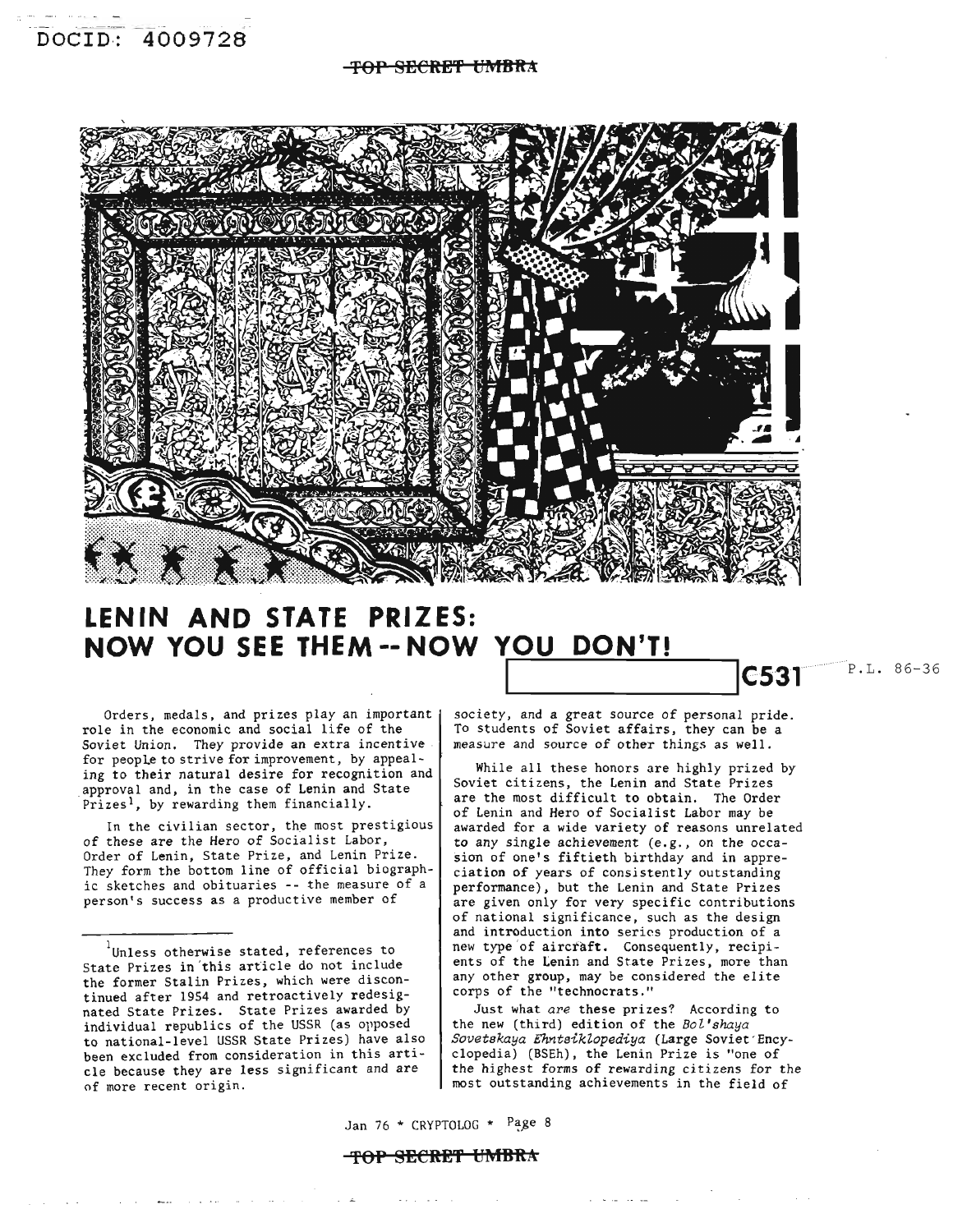science and technology, literature, art and architecture. . . Re-established in  $1957<sup>2</sup>$ . . . 30 Lenin Prizes (including 25 in science and technology and 5 in literature, art, and architecture) of 10,000 rubles each are awarded once every 2 years... [Announcements of] awards are published on the anniversary of the birth of V. I. Lenin. Persons receiving the Lenin Prize are given the title 'Lenin Prize Laureate,' a certificate, an honorary pin, and an identification card. The Lenin Prize may not be awarded more than once to an individual."

The same edition of BSEh states that "USSR State Prizes are a form of rewarding citizens for outstanding achievements in the field of science and technology, literature, and art.. They are awarded for scientific research making a major contribution to the development of the nation's science; for work creating and introducing the most progressive materials, machines,<br>and machinery into the national economy... A USSR State Prize Laureate may be awarded a USSR State Prize more than once, but not within 5 years of any previous award. Established in 1966. . . as many as 50 awards in the field of science and technology and as many as 10 for literature and art are made yearly on the anniversary of the Great October Socialist Revolution. Each prize is 5000 rubles. . . Persons receiving the USSR State Prize are given the title 'USSR State Prize Laureate,' a certificate, and an honorary pin indicating the/year of the award.  $\ldots$ "

A prize may go to an individual, as sometimes happens in the field of pure science, for the development of basic theories. More often, however, the prize is shared/by a number of persons throughout the USSR, especially when the award is for the development and production of complex and sophisticated equipment. On the average, prizes are shared by seven or eight persons. Prizes are announced in *Pravda* and *Izvestiya,* with an indication of the recipient's· name, job title, place of employment, and reason.for the award.

According to published accounts, in the fields of science and technology since 1970, 226 people have shared 32 Lenin Prizes, while 1,057 people have shared 126 State Prizes. But according to BSEh, there should have been 75 Lenin Prizes, and 250 State Prizes could have been awarded. Where have all the prizes gone?

 $2$ Originally/established in 1925, Lenin Prizes were discontinued after 1934. From 1957 until 1968, Lenin Prizes were awarded yearly.

The following figures help to elucidate the nature and scope of the problem:

- In 1970, 49 Lenin Prize Laureates were<br>elected to the USSR Supreme Soviet.
- The Ukrainian Academy of Sciences was given the Order of Lenin in 1969 and celebrated the occasion with the publication of *Akademiya Nauk Ukrainakoj SSR* 1969 *g.* (Academy of Sciences, Ukrainian SSR, 1969), which identified 48 colleagues of the Academy as Lenin Prize Laureates. .//

EO  $1.4. (c)$ EO 1.4. (d) P.L. 86-36

Jan 76 \* CRYPTOLOG \* Page 9

**TOP SEeRBT UMRR!..**

 $EO$  1.4. $(c)$ P.L. 86-36

ji

I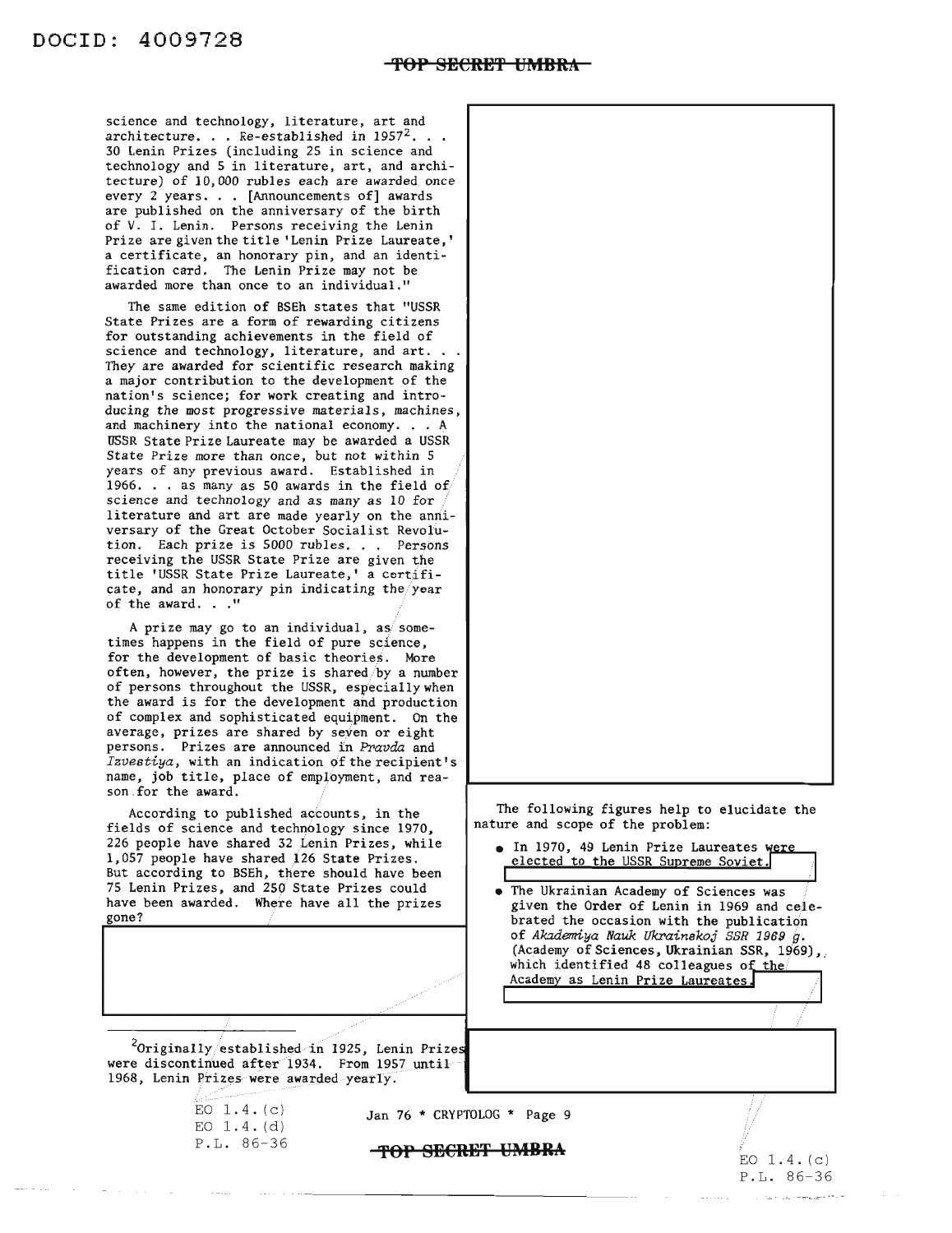![](_page_11_Figure_0.jpeg)

 $\tau$  ,  $\tau$  ,  $\tau$ 

 $\omega_{\rm c}$  and  $\omega_{\rm c}$  .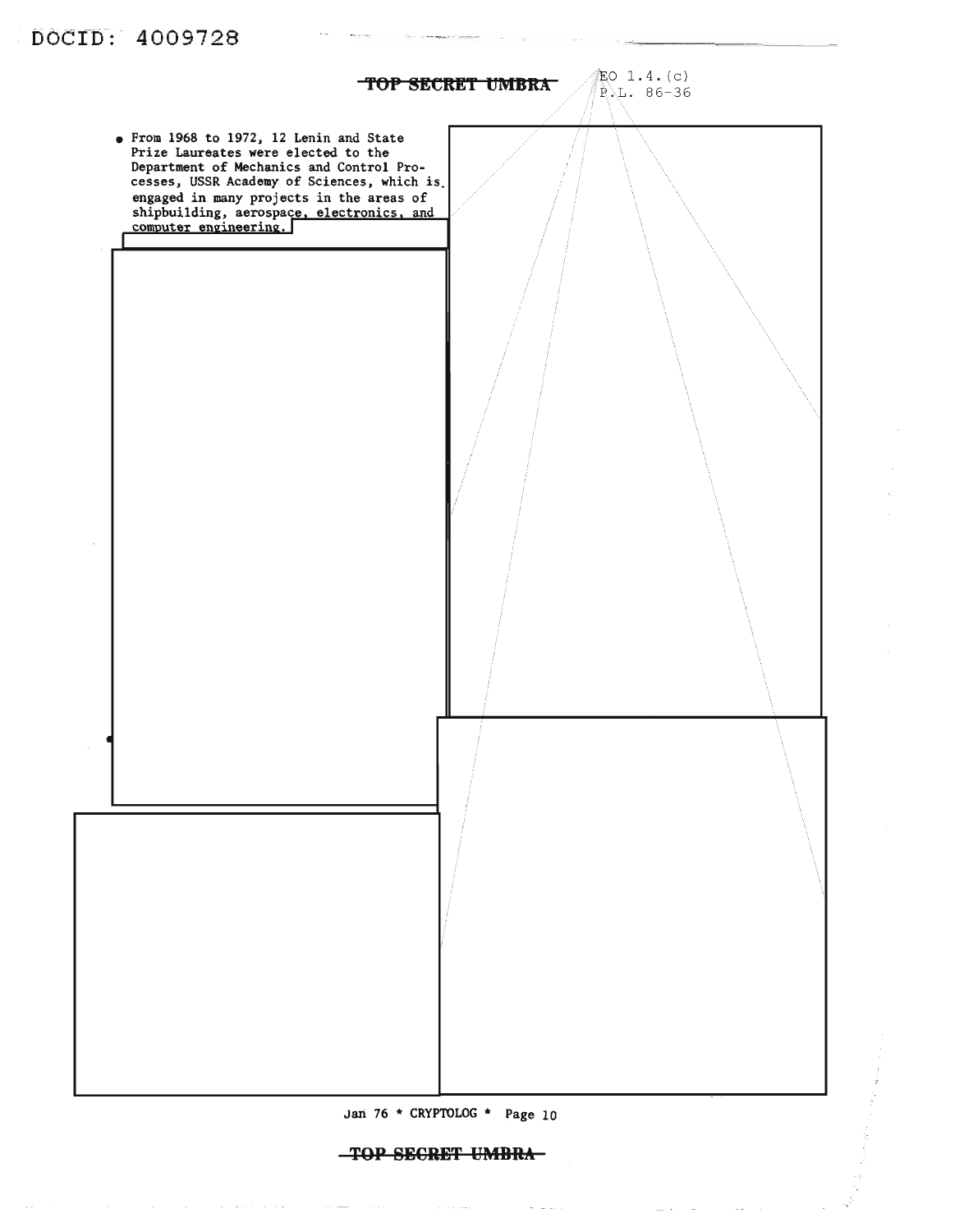## **TOP SECRET IMBRA**  $E_0$  1.4. (c)

![](_page_12_Picture_3.jpeg)

![](_page_12_Picture_4.jpeg)

The following are a few of the questions most frequently asked of the editor. The answers are supposed to be simple but complete. Other frequently asked questions. including some that require more detailed discussion. will appear in future issues. These other questions include. "Who can contribute articles to CRYPTOLOG?", "What topics are suitable for discussion in CRYPTOLOG?", "How much editing does the editor do to articles submitted?". "Why does the editor have to do *any* editing?", "Are controversial articles acceptable?". etc.

### *How does CRYPTOLOG differ from other Agency* pub*lications such as the NSA Teohnical, Journal" Cryptologic Speotrum,* ana *the NSA Newsl,etter?*

The Newsletter is, of course, unclassified. The Technical Journal, Spectrum, and CRYPTOLOG can print classified materials (Technical Journal and CRYPTOLOG up to Top Secret Codeword level; Spectrum up to Secret Codeword level). Technical Journal and Spectrum are professionally-printed publications that appear 4 times a year; CRYPTOLOG is a more casually produced (pasted-up typewritten copy) technical exchange paper that appears *every* month. With respect to the content of the articles printed. the three classified publications are directed at approximately the same NSA readers. but CRYPTO-LOG is perhaps the most time-conscious and has perhaps the least formal level of presentation, since it is intended for the easy exchange of ideas among technicians of various specialties.

*Why don't you print au' the unc1,assified stuff on both sides of the same page, so that it oan be removed easily IlJithout a risk of a breaoh of seourity?*

CRYPTOLOG is deliberately left unstructured. It contains no "TA Section," "CA Section," "Language Section." etc. The intention is to make every reader, whatever his specialty, want to read every article in every issue (are we hitting the mark?). It often happens that

articles of various lengths and with various security classifications leave variously-sized holes to fill in. Sometimes it is possible to find "filler" material with the same classification as the article on the rest of the page, and also on the back of the page. But usually this is impossible. Therefore, we put an indication of the security classification on everything printed in CRYPTOLOG. Any reader can reproduce any article or "filler" and be sure of the classification. Making a Xerox copy of an unclassified page is safer than tearing out the page and worrying about what's on the reverse side.

### *Who oan subsoribe to CRYPTOLOG?*

Any NSAer. member of a resident user organization. or Second Party reader. The Department of Defense authorizes publication of CRYPTOLOG for distribution within NSA/CSS and Second Party agencies. The publication can be read by anyone with a Top Secret Codeword clearance, but we are not authorized to print copies for general distribution to other U.S. government agencies, including cooperating or customer agencies of NSA/CSS.

*Assuming that I'm authoriaed to get* it~ *how do I get a subscription* t<J *CRYPTOLOG? .*

Matthew 7:7. (x5642s; or P1, CRYPTOLOG.) (fQ(JQ~

Jan 76 \* CRYPTOLOG \* Page 11

## **'fOP SH€RH'f UMBRA**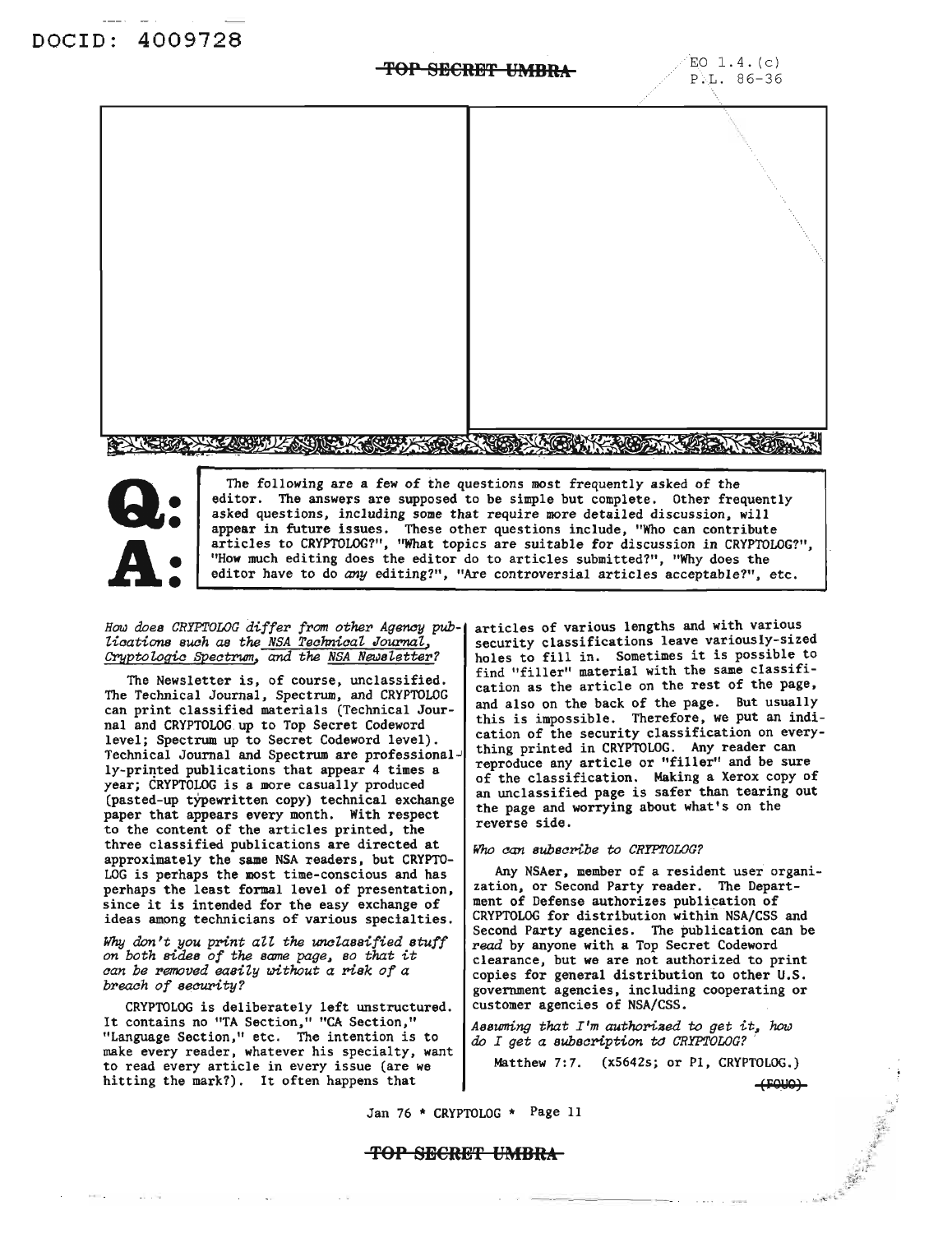**AECRET** 

![](_page_13_Picture_2.jpeg)

Some years ago, a Hollywood movie told the this time when we are still caught up in the y of how people and newspapers made a circus emotional bends of its aftermath. The intelstory of how people and newspapers made a circus of the unhappy situation of a coal miner trapped lectual tip-toeing that imaged through the lesin a cave-in. The story was ballyhooed to the  $\int$  sons allegedly learned was also something less point where there was widespread betting on when  $t$  than admirable. the man would be brought up, the noises from the  $\vert$  At that, he could rest his case feeling that local brass band and improvised concession ... he justifiably exercised his right to voice stands competed with that from the rescue opera-  $\frac{h}{h}$  his opinion in this, a vehicle designed for tion itself, and a new song was heard across the such things.<br>land: "Oh Leo, We're Coming Closer." such things.

timately came back to haunt everyone who for his the tragedy, and the basic reasons for this own purposes sought to get as much mileage as he lashing out. Would that there were enough time could out of it. The drilling effort was badly and space. planned and executed. Leo suffocated. And the people were left with bitter loathings of their | It is not always easy to discuss Vietnam in own behavior and of the insensitive tactics of  $\int$  a totally dispassionate way. To remain silent, the newspaper reporters. however, where one disagrees is an assent to

rightly or wrongly, laitly or unitality, ac-<br>curately or inaccurately -- the October issue of the manuscriptic contractions in the contraction Curately of inaccurately -- the october issue of has recorded on our SIGINT involvement in<br>CRYPTOLOG with its theme on lessons learned from Vietnam, and about the way "October" came the "Vietnam Experience" is what precipitated  $\begin{array}{c} \text{Vietnam, and about the} \\ \text{accol} \\ \text{accol} \\ \text{Shtm} \end{array}$ recall of the Leo story. It ("October"), as expected, also triggered a whole range of long | There is a time to laugh and there is a thoughts about the Vietnam tragedy in general: | time to cry. Now is the time for neither. its place in historical perspective, the awesome The appearance of entertaining writing gains the Communist camp achieved by it (Pueblo  $\vert$  about the Vietnam experience in sedate was a technological coup; Vietnam, a monstrous | CRYPTOLOG in October 1975 is just as unextortion of human spirit, and an ideological palatable as the shocking breach of the triumph); and the lingering concern about the  $\vert$  NSA mission in vacuous PENTHOUSE. What resolve in the free world, particularly in the  $\vert$  we should be doing now is a post-mortem U.S., to meet the next test which, if we are | realistic, penetrating post-mortem (what disposed to listen to Solzhenitsyn, may be ca- | an apt term that is here) covering all disposed to listen to Solzhenitsyn, may be catastrophic and soon.  $\qquad \qquad$  aspects of the SIGINT story in Vietnam.

With that as openers, this taxpayer-cum-<br>
Then start looking ahead. SIGINTer has already made his point. Rather<br>bluntly, true. But he had made it; namely, that "October" was unfortunate for its bad tim- the euphoria of self-satisfaction over our ing and poor taste. All things considered, except for contribution, it gave a carnival flavor coated with pompous technical | done there), as it is to wallow in the bitterprofessionalism to a subject that should not ness of having watched  $17\frac{1}{4}$  million people have been treated that way. At least not at  $80$  under, despite those efforts. The have been treated that way. At least not at

But what about those long thoughts, the con-Ironically, as the movie went, the event ul-<br>victions formulated before, during, and after

Examples reporters:<br>Rightly or wrongly, fairly or unfairly, ac-<br> $\begin{bmatrix} \text{what was said.} \text{The recourse he may notes he} \\ \text{the submit in just a few of the many notes he} \end{bmatrix}$ 

we should be doing now is a post-mortem, a

It is just as unrealistic to try to prolong SIGINT accomplishments in Vietnam (there is no question but what some of our finest work was

Jan 76 \* CRYPTOLOG \* Page 12

### **SHCRET IWDLE** VIA COMINT CHANGES ONLY

P. L. 86-36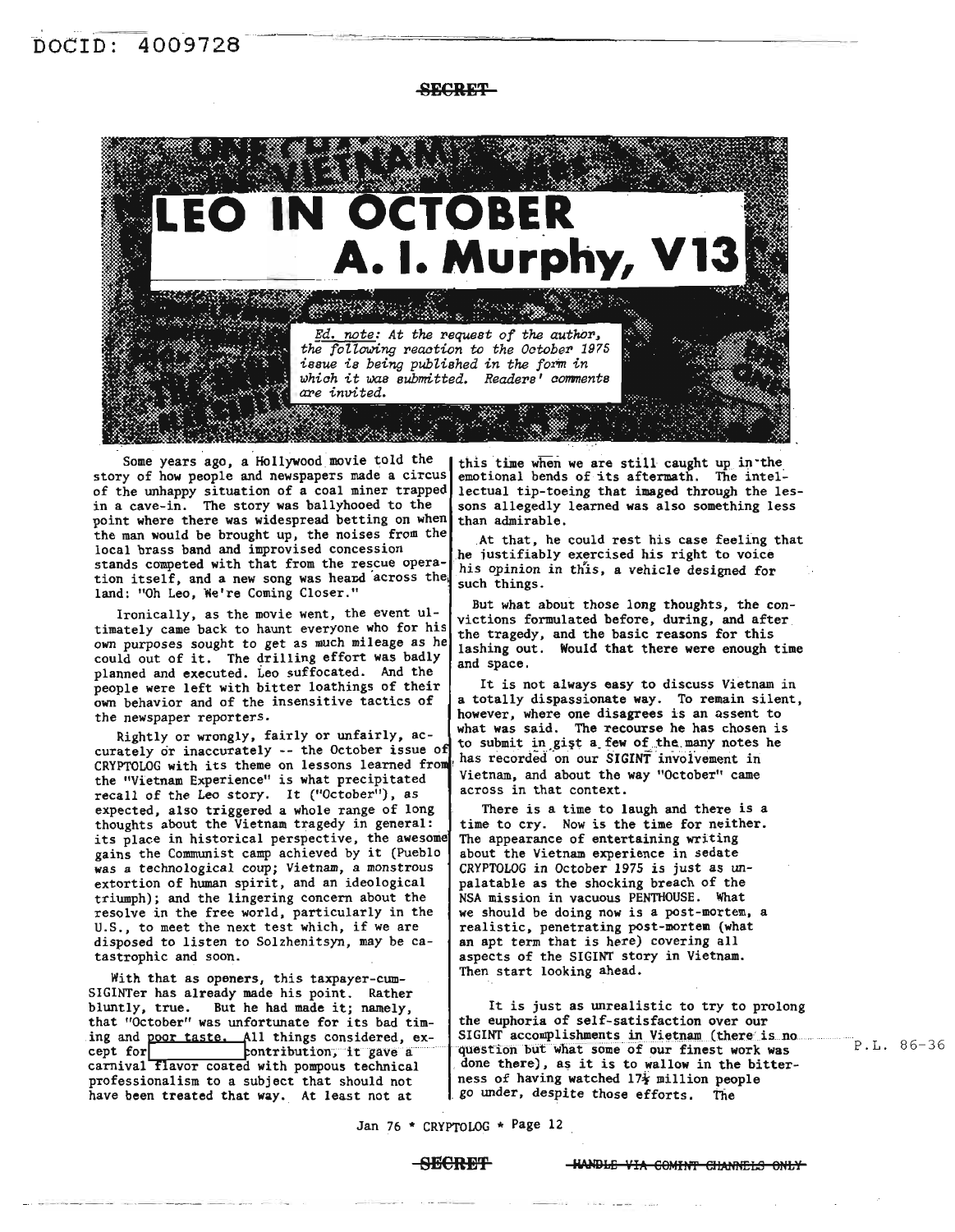## **SECRET-**

character of "Vietnam SIGINT memoirs" is what one finds objectionable. It is too soon for that sort of thing. Better that "October's" input had been given over to the NSA historian, rather than to hear the cry "Leo is Dead, Long Live His Biographers."

The most unfortunate revelation of "October,". as reflected in the concluding paragraph of "The Danang Processing Center," was that a very basic lesson was not learned. It said:

*Soon after the* U.S. military withdrew from *Vietnam* and *the DGTS had assumed complete responsibility for ths collection, analysis,* and reporting of SIGINT, it became apparent *their. state-of-the-art lJ()uZd not advanae as rapidly* as bJe *IJJClnted. The DGTS simply would not be pushed faster than thsy wanted to go. I feel thsre management and logistical problems and their lack of a true desire to learn the produation* and *use of SIGINT contributed to the overaZZ failure of the independent ARVN SIGINT effort.*

The author's conclusions are respected as the expression of his point of view. But, therein lies the lesson, as this writer sees it. Could it not have been that the South Vietnamese were simply incapable of going at our speed, and/or could it not have been that they deliberately dragged their feet having the vision of our departure as the beginning of their doom.

The Vietnamization Improvement and Modernization (VIM) Program was a noble, albeit a late-starting undertaking. Although much was achieved by it, we all knew from the beginning that it was fraught with uncertainties and risks: the ARVN will to fight on, their ability to absorb the thrust of our updating efforts, and our own patience in seeing it through. We pressed on anyway. Hurriedly. Hoping that it would all crystallize on time.

There again, in the view of this writer, is where any moves to soothe the current compulsion to catalog lessons learned should begin. The mere fact that the program was called "Vietnamization," let alone the topic of acceleration, must have had an immediate demoralizing affect on our counterparts. Perhaps at the time we were too long on expertise and somewhat short on compassion. Hopefully, the word-makers have had their day, and we will not have to cope with the indelicacies of any more "izations,"

The memory of technical untidiness that developed as the result of ride-herd and oneupmanship methods against them and between ourselves, is still vivid. **<sup>I</sup>**

One has considerable respect for P.L. 86-36 and his candid talk in the Friedman Auditorium on how it was from his vantage point in those final days, and his wariness of lessons-learned seminars. In line with the point being made herein, however, there is some persuasion that his excellent presentation in "October" was enough.

We can readily agree with him about the dedication and courage of the U.S. SIGINTers in Vietnam. Being on the scene, and working directly with our counterparts, made it easy to respect them. Maybe that's why during the nightmare of the final hours, TAer $\Box$  EO 1.4. (d) having rowed out to an American ship at anchor.<sup>L</sup>. 86-36 reportedly saw fit to shout the title of this agency, and the names of specific NSAers he had worked with over the years. As far as we can tell, he was picked up where evidently others were not. Call it resourcefulness, if you want. The writer, who hopes his name was included in that plea, prefers to believe that this was simply another reflection of good work done in an area where lessons were learned well in advance.

We should be preoccupied with things beyond "mileage," and self-satisfaction over past achievements. Why is it that our product had such a low credibility in the eyes of the Ambassador in Saigon? Why did he keep backing a loser in "communications deception"?

be is convinced that in the process of  $I_{m-1}$ <br>parting our knowledge to the DGTS, often to the to be able to say - we told you so!<br>point of causing them to gag, we let our sensi-<br>The refrains of "Oh Leo..." from the Krem point of causing them to gag, we let our sensi- The refrains of "Oh Leo. . ." from the Krem-<br>tivity slip away, little by little. A consider- lin are loud and clear these days. The only able amount can be, and undoubtedly will be |difference is, there is no indication of any written about our moving ahead to new objectives bad planning and execution on their part, or<br>in the VIM program without adequately resolving that the time is right for their behavior to

<sup>A</sup> lot of good it's One is convinced that in the process of im-<br>the sum happens,  $\begin{bmatrix} \text{going to do anybody, after the cave-in happens,} \\ \text{to be able to say - we told you so!} \end{bmatrix}$ 

in the VIM program without adequately resolving that the time is right for their behavior to be previous steps. coming back to haunt them.

Jan 76 \* CRYPTOLOG \* Page 13

EO  $1.4. (c)$ P.L. 86-36

**SECRET** -HANDLE VIA COMINT CHANNELS ONLY

Pi-NoY 75-53-24293